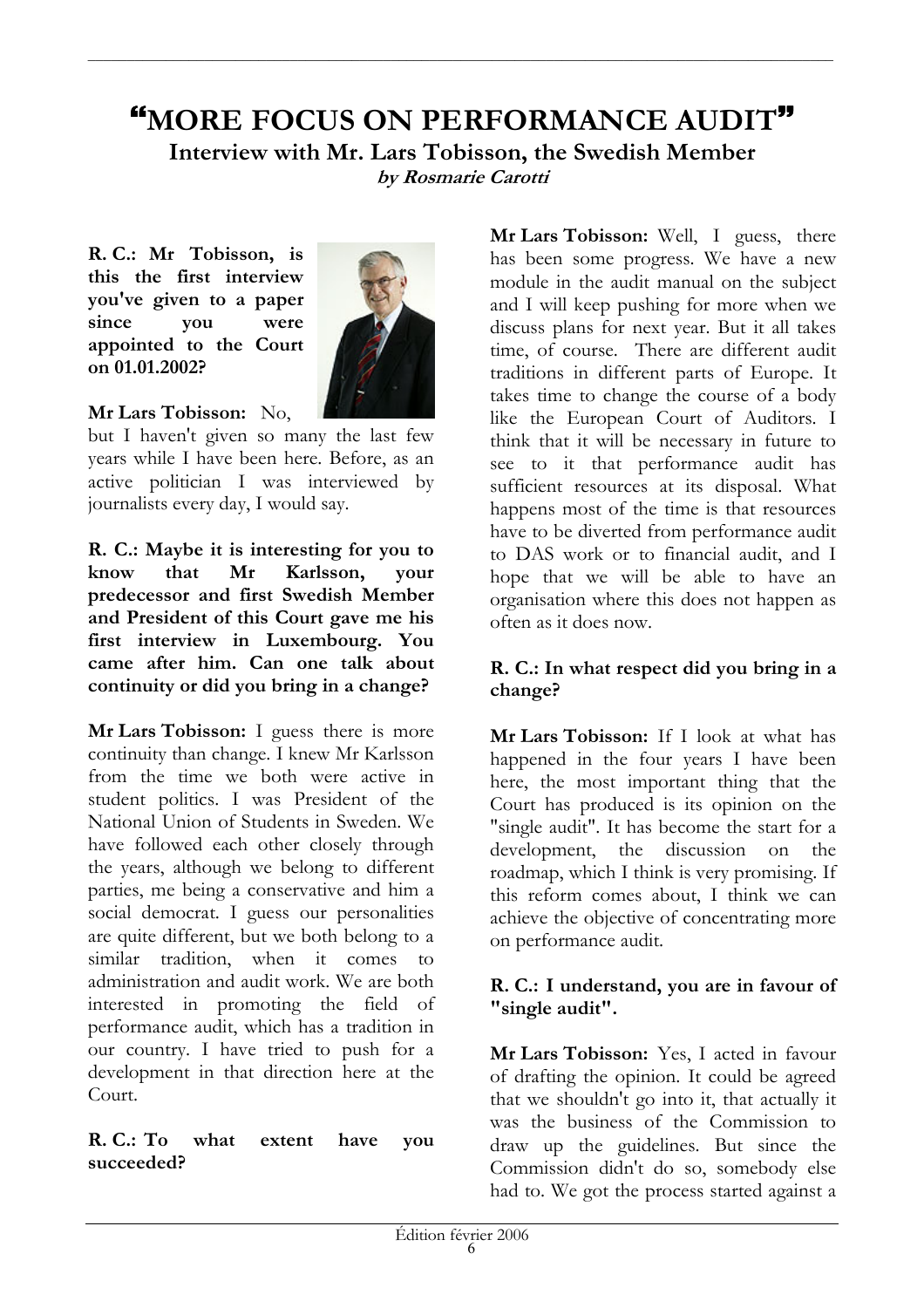tradition saying that we should avoid involvement in the political life of the Union. I think that we should be less afraid in that respect and more active. The Court is not a political body, but we can not avoid acting in a political environment. We must accept the rules that exist there.

### R. C.: Would you put it down  $\mathbf{to}$ different cultures of audit?

Mr Lars Tobisson: We all have different traditions, you cannot say that there are just two concepts, Latin or Anglo-Saxon. But in North-Western Europe, Scandinavia, Holland, Great Britain etc., we look upon audit as more a matter for economists. while in Southern Europe it is a matter for lawyers. They have a more legal tradition. Maybe we would be more active externally with the Northern approach.

### R.C.: The citizen wants us to fight fraud. Do we really fight fraud?

Mr Lars Tobisson: Well, in a way yes. By our very existence and our activities we prevent fraud from happening. But it is not our business to fight fraud, our task is to control the implementation of the budget. If we come across cases of potential criminal behaviour we refer them to OLAF.  $\frac{1}{1S}$ their business It to carry out investigations. We have no direct fraud fighting function and I think we should not have one. We should concentrate on developing expertise  $in$ financial management and be a centre of expertise for the European Union and advise the other institutions on these matters.

It is not our function either to decide to which countries the funds should go or for which programmes. But once that has been decided, it is our business to advice on how to increase the value for money best and put it into effect. There I think we could be more active.

R. C.: It seems to me that you are a man of action, also in the light of what I read about you and your previous working experience. Can you remember what you felt when you came to our Court for the first time?

Mr Lars Tobisson: For over twenty years, I was a member of the Parliamentary Committee on Finance in Sweden and I was deputy chairman of the Parliamentary Committee on European Affairs.  $In$ addition I have served as Chairman of the Riksbank Commission (the Swedish Central Bank). The Riksbank Commission was set up by the Government in order to ensure the independence of the Riksbank, which used to be dependent on Government. For almost 20 years I was a proponent of the idea that the Riksbank should be made truly independent reporting directly  $\overline{f}$ Parliament.

After my first meeting in the European Court, which took the whole day, I said to myself that at home as Chairman I would have been able to bring the meeting to an end in one hour. Things have improved since then. Now the Court's meetings last only one fifth of the time they used to. We have delegated decisions to the audit groups and, if broadly agreed, we send the results to the Court, for adoption without debate. We have also created the Administrative Committee which prepares decisions of a budgetary nature and on personnel matters. This has saved us a lot of time. But there is no doubt that 25 Members makes for a slow decision-making process. And then there is a need for translation into all languages.

### R. C.: Is there something you regret not having achieved in the European Court of Auditors?

**Mr Lars Tobisson:** Well, I became convinced quite early that there is no need for the principle of having one Member per